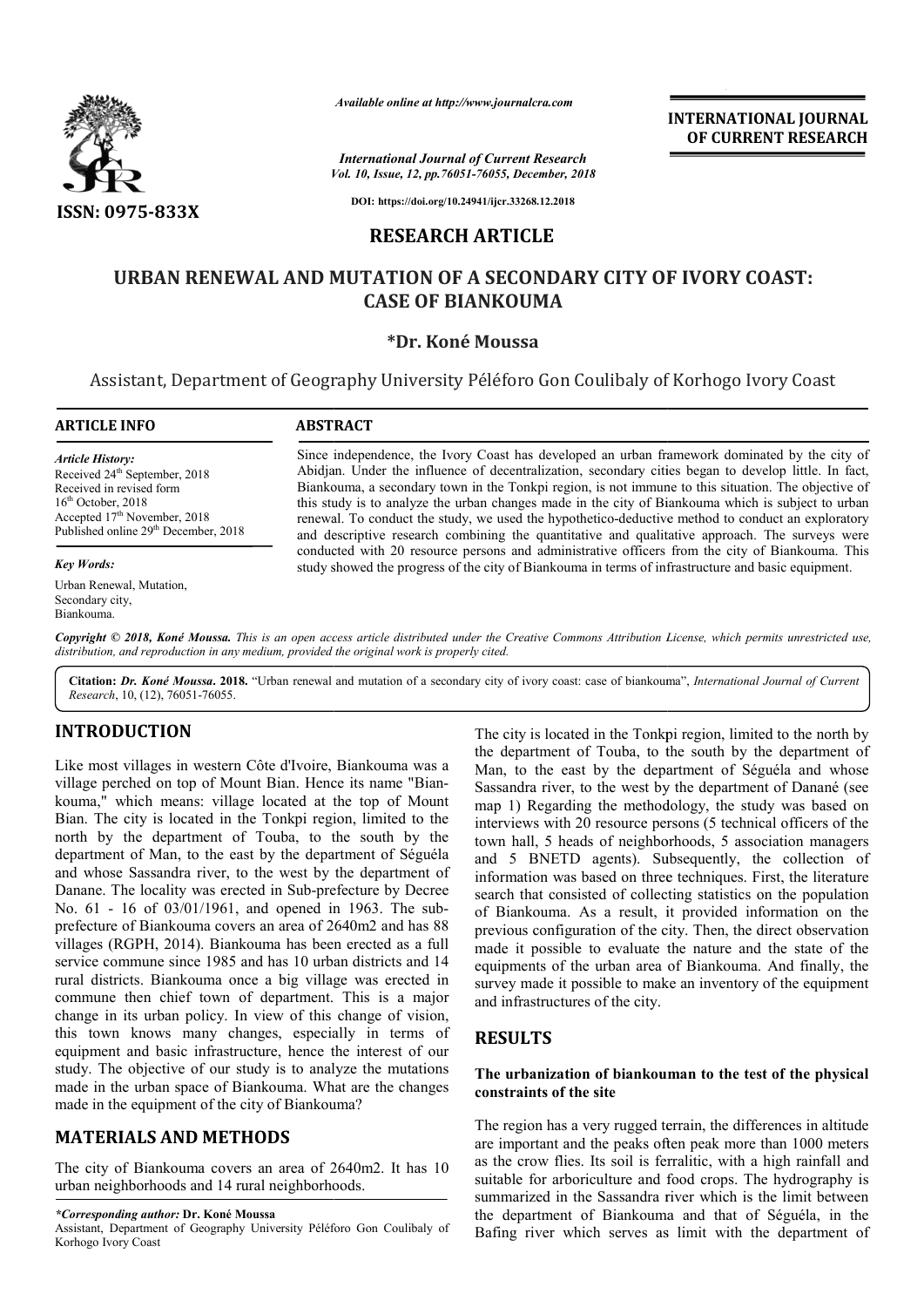Touba and also many tributary streams of Bafing and Sassandra. The vegetation is dominated by a dense forest and a Guinean-type soap-box winded with forest, galleries and streams suitable for raising cattle and small ruminants. The physical characteristics of the biankouman site, which is not conducive to habitat establishment, have not slowed down the dynamics of the population of this locality. Indeed, the population of the city of Biankouma is estimated at 51269 inhabitants (INS, 2014) composed mainly of indigenous Yacoubas and Toura, allochtones Mahous, Malinkés, Baoulés and non-native people who are mainly Guineans, Malians and Burkinabe. The population grew remarkably between 1998 and 2014. This secondary town, due to its equipment, attracted people from villages and camps.

There is a clear evolution of the population of Biankouma between 1998 and 2014. In fact the population of the city has increased from 12965 to 51269 inhabitants (source INS, 2014). This is justified by the fact that Biankouma is becoming a second regional pole thus supporting the city of Man. What could in the long run, decongest demographically the common Man.

## **Equipment and infrastructure of biankouma worthy of a secondary city**

**Roads:** The city of Biankouma is served by two main paved roads connecting the cities of Man and Touba and Sipilou. The secondary roads of Biankouma are very uneven and are not reprofiled.



Source BNETD 1998 Design realization Koné Moussa

**Map 1. Location of the Study Area**



**Figure 1. Demographic evolution**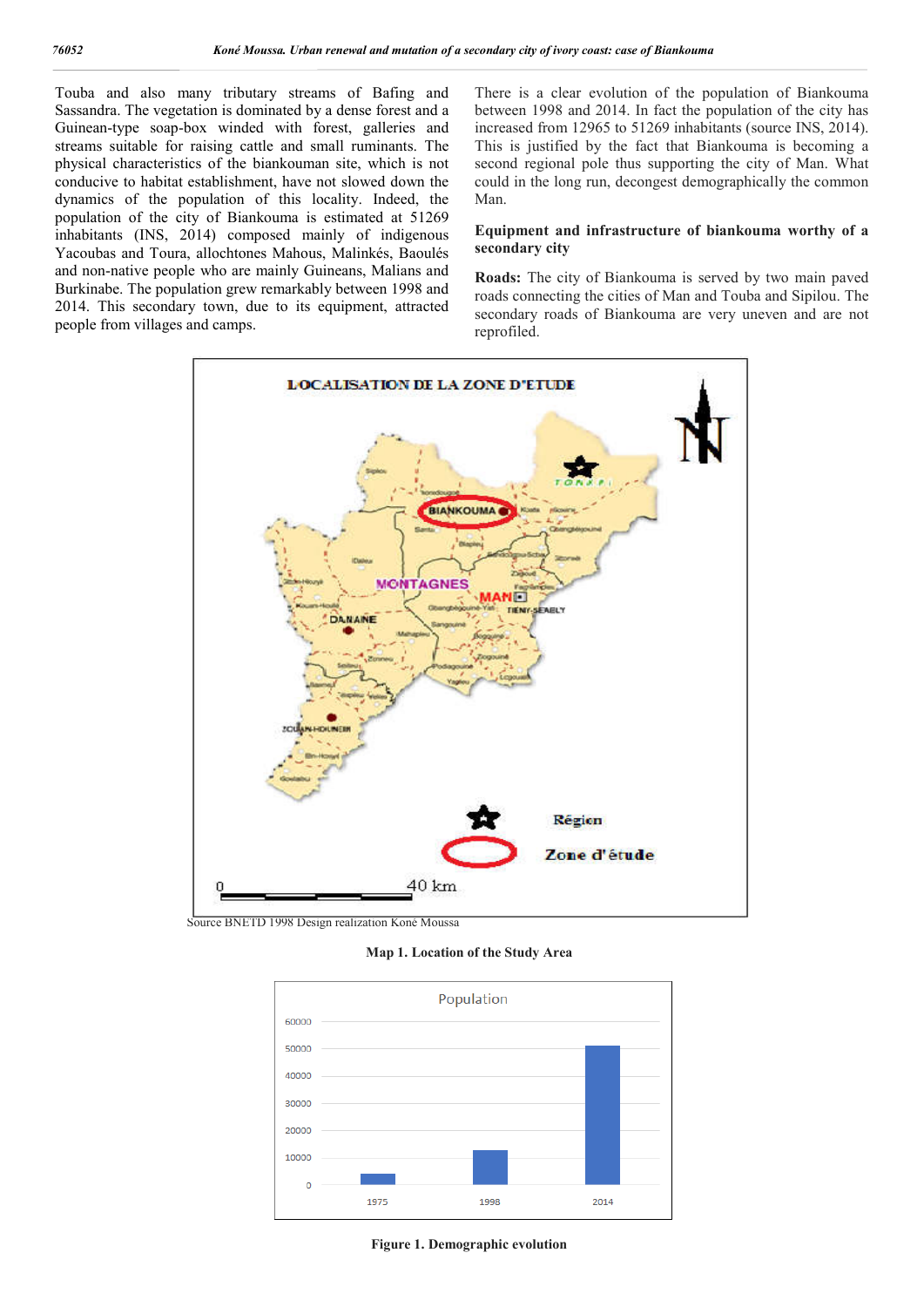Three transport companies (MT, OT, ST) exist in the city. They transport people to all major cities in the interior of the country. We also have motorcycle taxis, bush taxis and minicars called MASSA which provide the link between the city of Biankouma and the villages of the sub-prefecture.



Source Bnetd 1998 Conception Koné Moussa Realization Koné Moussa

## **Map 2. Roads in Biankouma**

**Educational facilities:** Many secondary and primary schools are built in the city, there are also private vocational schools. At secondary level, the city has a total of four (04) secondary schools, including the public High School and three (03) private colleges.

Preschool and preschool establishments: The city benefits from the following primary and pre-school institutions:

Two kindergartens (02) two school groups (04) four public primary schools (01) a private Catholic primary school (01) a Franco-Arab school. from the following primary and pre-school institutions:<br>
Two kindergartens (02) two school groups (04) four public<br>
primary schools (01) a private Catholic primary school (01) a<br>
Franco-Arab school.<br> **Private Professional** 

training establishment (sewing) and one (01) other training the caregivers.

## **Sanitary equipment**

**Public Health:** In terms of sanitary infrastructure, the city of Biankouma has:

01 General Hospital and a School Medico

**Table 1. Statistics of open health beds in Biankouma**

| <b>Services</b>               |        |  | Medicine Chirurgie Pediatrics Surgery |  | Total |  |  |  |
|-------------------------------|--------|--|---------------------------------------|--|-------|--|--|--|
| Number of beds                | $\sim$ |  |                                       |  |       |  |  |  |
| INS statistical yearbook 2010 |        |  |                                       |  |       |  |  |  |

In terms of sanitary equipment, more specifically in bed numbers, the Biankouma hospital is unable to provide pediatric hospitalization services. What drives parents to drive their children to Man located 40 km from the city. Other services have acceptable amenities for an average city. sanitary equipment, more specifically in bed<br>Biankouma hospital is unable to provide pediatric<br>1 services. What drives parents to drive their<br>an located 40 km from the city. Other services

| Services                      | Laboratory | Operating<br>Room | Radiology | Dental<br>Office | Total |  |  |
|-------------------------------|------------|-------------------|-----------|------------------|-------|--|--|
| Number                        |            |                   |           |                  |       |  |  |
| INS statistical yearbook 2010 |            |                   |           |                  |       |  |  |

The technical platform of the Biankouma City Hospital is devoid of a dental office. This situation is the door open to The technical platform of the Biankouma City Hospital is devoid of a dental office. This situation is the door open to many unqualified private practitioners who endanger the health and sometimes even the lives of the inhabitants. As with the pediatric ward, patients are referred to Man's Hospital, which is naturally saturated due to the influx of patients from all parts of the region.

## **Private Private Health Establishment**

There are four 04 private infirmaries in the city of Biankouma that are palliative to Biankouma's population's shortcomings in health-related sources: (our survey, 2017). A single pharmacy depot covers the medical needs of the people. and sometimes even the lives of the inhabitants. As with the pediatric ward, patients are referred to Man's Hospital, which is naturally saturated due to the influx of patients from all parts of the region.<br>Private Private

#### **Places of worship in Biankouma ankouma**

There are several places of worship in Biankouma. Muslim worshipers have (08) eight mosques for their daily prayers. Regarding Catholic Christians the choice is reduced to one church. Evangelical Christians have up to nine (09) temples for their worship. The witnesses of Jehovah have a large temple. Other religious beliefs are also represented in Biankouma (01) a Buddhist temple and (01) a temple of the rose cross, (30) thirty places of fetishism and maraboutages have also been listed (source: our survey, 2017). are several places of worship in Biankouma. Mu<br>pers have (08) eight mosques for their daily pra<br>ling Catholic Christians the choice is reduced to<br>u. Evangelical Christians have up to nine (09) temple<br>vorship. The witnesses



Source: (Koné Moussa, 2017)

**Picture 1. Our Lady Biankouma Catholic parish**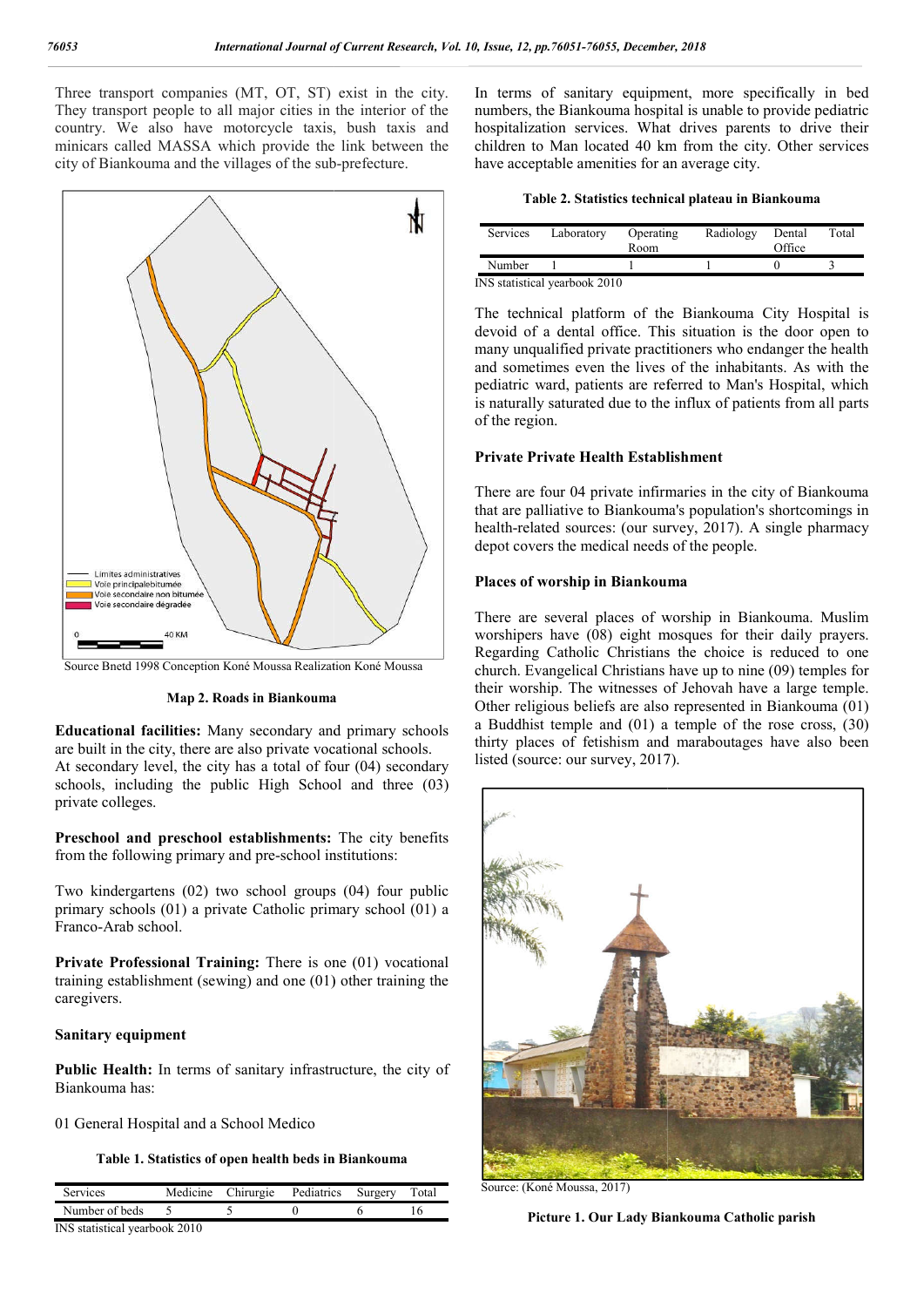# **Leisure / Sport**

We have two football training centers and two stadiums. The city of Biankouma has a youth center. Several sports activities are organized during the holidays in collaboration with the social service of the City Council, the Departmental Directorate of Youth and Sports.



Source : BNETD 1998

Conception réalisation : Koné Moussa

#### **Map 3. Basic equipment in Biankouma**

## **Public administrative services in biankouma**

The city of Biankouma is home to some key administrations that allows it to have a pretty good image among the most equipped cities in the country. We quote the administrations below: The Prefecture, the Sub-prefecture, the Town Hall, the Services of Assessment of the Taxes, the Inspectorate of the Primary and Preschool Education, the Post (just opened its premises since the 01 / 03/2018) The Public Treasury (currently under construction) the ONI (National Office of Identification), the CMU (Universal Health Cover), the IEC (Independent Electoral Commission). The city has a total of nine (09) departmental directorates under Ministerial supervision, namely: the Departmental Direction of Agriculture and Rural Development, Animal and Fisheries Production, the ANADER Zone, the Health and Hygiene Department. Public, the Directorate of Construction and Urban Planning, the Social Center, the Directorate of Infrastructure and Public Sanitation, the Directorate of Youth and Sport. The city of Biankouma counts to its credit six (06) Surveillance units distributed as follows: The Gendarmerie Brigade, The Police Station, The North-West Security Base (BSNO), The Forest Police (Water and Forests), The SODEFOR, The Ivorian Office of Parks and Reserves (OIPR).

#### **Private services in Biankouma**

The city has only one service station, it will soon house 02 other service stations currently under construction.

Regarding the mobile network, there are 03 different mobile phone companies (MTN, Orange and Moov) that provide coverage for communication, deposit and money transfer and internet connection. Two micro-finances insured the financial movements of the populations. Unfortunately, FLEC has given way to COOPEC for financial reasons. The CIE (Ivorian Electricity Company) ensures the electrification of the city however there are households that resort to anarchic connections on the network of Cie. SODECI also provides water distribution in the city, it has a station and two water towers to his credit.

#### **Tourism**

The former village designated UNESCO World Heritage, the handicraft center in very advanced state of disrepair, the feast of yams and Mont-bian constitute a real tourist asset for the city.

**Hotel receptives:** there are a total of 07 hotels spread throughout the city.

# **A secondary city still marked by the agricultural sector and informal trade**

## **Agriculture**

There are thirteen (13) legally constituted Cooperative Societies of which twelve (12) are engaged in the marketing of agricultural products such as coffee and cocoa and one (01) in the field of rice and food crops.

#### **Breeding**

In general, breeding in Biankouma is anarchic; the animals are not parked. They are delivered to themselves. However, some breeders were able to make a difference by building pens including two (02) hog barns and three (03) barns.

## **The highly diversified informal sector in biankouma**

The city of Biankouma has a single market, the large market located in the commercial district that benefits the entire population. We find in the city:

The city of Biankouma is full of many activities and various small trades exist.

There are 15 men's hair salons and 22 women's hair salons that allow residents to perform their beauty treatments. In all 8 stitching workshops are available for making garments of all kinds.

Concerning building trades, 09 joineries, 3 sawmills, 15 bricklayers 'workshops, 18 plumber's workshops and 10 ironworks and 13 electricians' workshops enable residents to build or maintain their homes.

There are 03 fishmongers in the city that ensure the daily life of the population. The city benefits from a single butcher's shop for a modern slaughterhouse supervised by the service of the animal and halieutic production. (03) bakeries are competing in the city and 02 other creations, the city also has 02 Superettes, 07 hardware stores, 05 maquis, 03 airconditioned bars, 02 small bookstores.